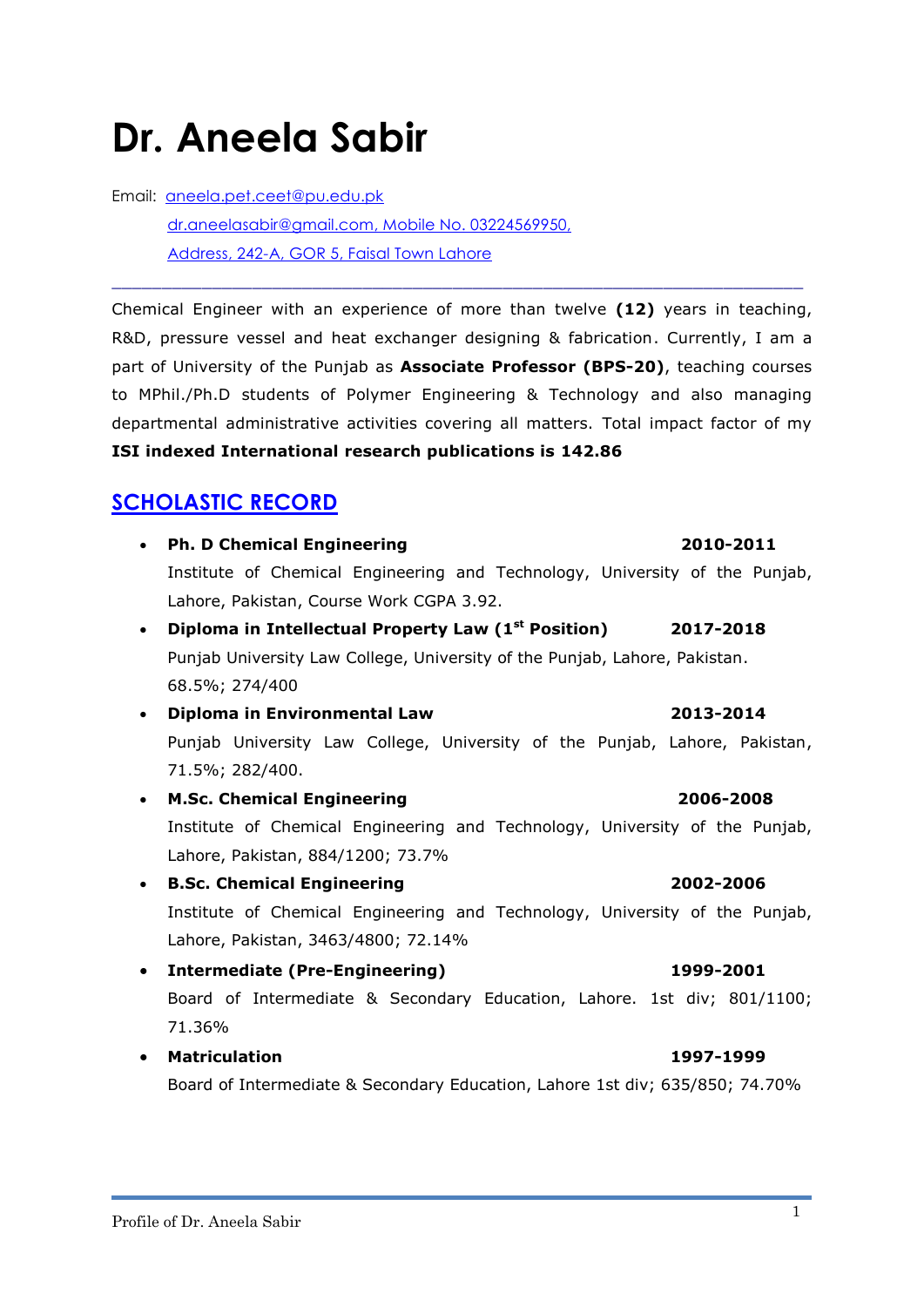# **PROFESSIONAL EXPERIENCE**

#### **Associate Professor**

Department of Polymer Engineering and Technology, University of the Punjab

**Assistant Professor**

Department of Polymer Engineering and Technology, University of the Punjab

**Lecturer**

Department of Polymer Engineering and Technology, University of the Punjab

- **Research Scholar** (under HEC-IRSIP Program) Georgia Institute of Technology, Atlanta, Georgia (USA)
- **Research Scientist**

Establishment of Industrial Research Labs Project Higher Education Commission (HEC)-Institute of Chemical Engineering & Technology University of the Punjab Lahore Pakistan

- **Research Scientist/Chemical Engineer** Ministry of Science and Technology, Pakistan.
- **Design & Development Engineer**

**DDFC (Pvt. Ltd.)** Design Development and Fabrication Company, Mechanical design of Distillation Column, Heat Exchangers, and Storage Tanks.

 **Internship Program Packages Limited.** Main Department of Work was R&D, "Flexible Packaging"

# **EDUCATIONAL THESIS**

- 1. **Composite Membranes for Engineered Osmosis Desalination Process** (Ph.D Research Topic)
- 2. **"COD Removal by Advance Oxidation Processes (AOPs) from Textile Wastewater"** This study is mainly focused on the removal of COD from textile industry effluent by using advanced oxidation processes (AOP s), which include Ozonation, Hydrogen peroxide  $(H_2O_2)$ , Fenton's process. All experiments were performed in a laboratory scale setup. (Research Project; M.Sc Chemical Engineering Thesis)
- 3. Plant Design Report on **"Production of 100MTon/Day of Styrene from Methylbenzene by SMART (Styrene Monomer Advance Reactor Technology) Process.".**The project consisted of the thorough understanding of SMART process, unit process and unit operations involved in its flow sheet. Based on the assumption that we have to design a plant having final capacity of 100 MTPD of styrene following steps were done: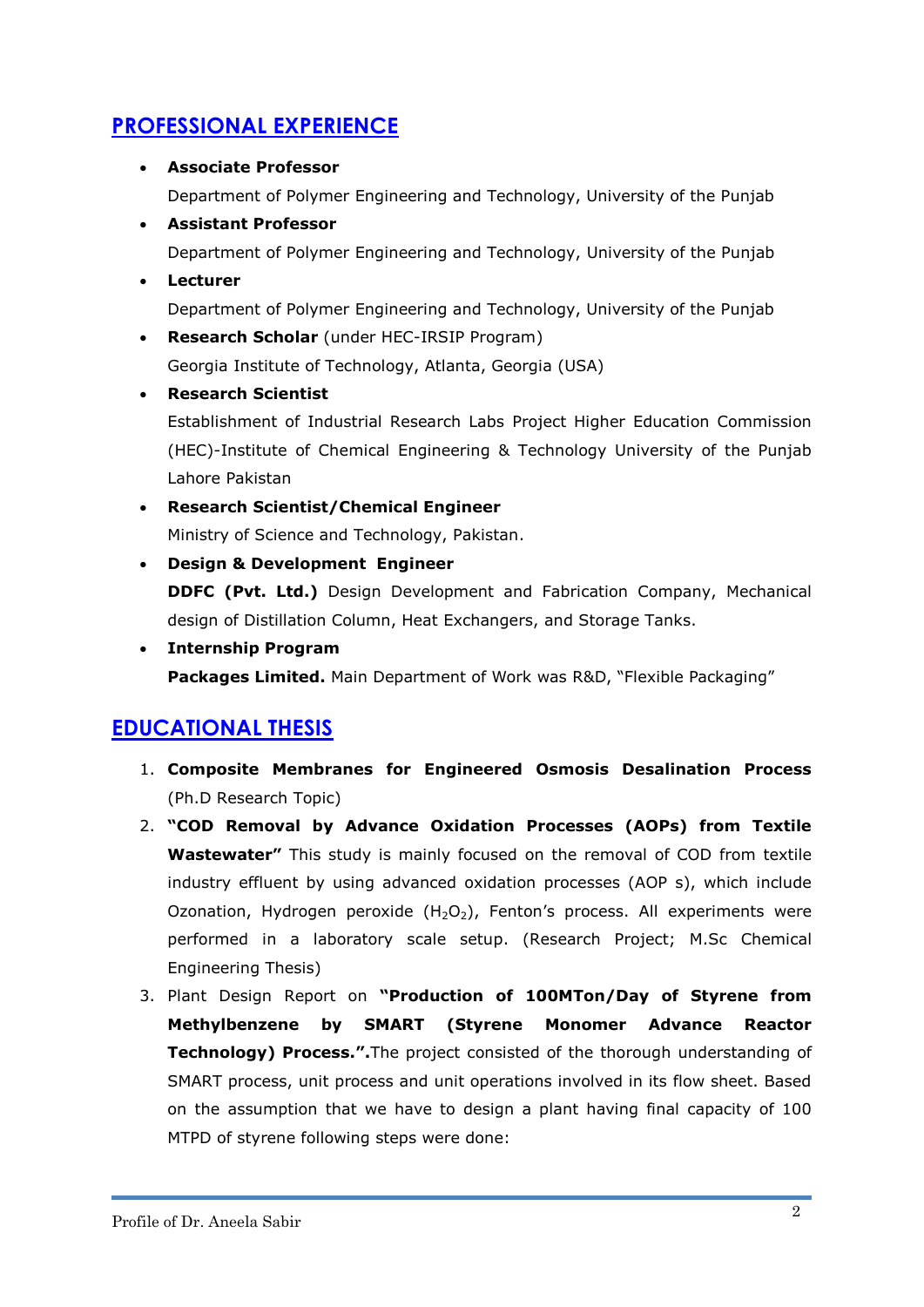- Heat balance around the whole flow sheet of SMART process
- Mass balance around the whole flow sheet of SMART process
	- Based on the values obtained from heat and mass balance, process design and sizing of the reactors. Distillation columns, separator, kettle reboiler and pump rating along with instrumentation and control of main equipment was done. (B.Sc Chemical Engineering Final Project Report)
- 4. **Synthesis of Ferric Ammonium Citrate**. (Process Project; B.Sc Chemical Engineering)

# **INTERNATIONAL PUBLICATIONS (ISI Indexed)**

## **Total Impact Factor (142.86)**

## **h-index (11)**

- **1) Aneela Sabir**, Shafiq M, Islam A, Sarwar A, Dilshad MR, Shafeeq A, Butt MTZ, Jamil T Fabrication of tethered carbon nanotubes in cellulose acetate/polyethylene glycol-400 composite membranes for reverse osmosis **Carbohydrate Polymers**  132 **(2015)** 589–597.
- **2) Aneela Sabir**, Shafiq M, Islam A, Jabeen F, Shafeeq A, A Ahmad, Butt MTZ, Jacob KI, Jamil T Conjugation of silica nanoparticles with cellulose acetate/polyethylene glycol 300 membrane for reverse osmosis using MgSO4 solution. **Carbohydrate Polymers 136 (2016) 551–559.**
- **3) Aneela Sabir**, Islam A, Shafiq M, Shafeeq A, Butt M. T. Z, Ahmad N. M, Sanaullah K, Jamil T Novel polymer matrix composite membrane doped with fumed silica particles for reverse osmosis desalination **Desalination** 368 **(2015)**  159–170**.**
- **4) Aneela Sabir**, Wail Falath, Karl I. Jacob, Muhammad Shafiq, Nafisa Gull, Atif Islam, Muhammad Azeem Munawar, Saba Zia, Shahzad Maqsood Khan, Amir Shafeeq, Muhammad Taqi Zahid Butt, Tahir Jamil. [Integrally skinned nano](http://www.sciencedirect.com/science/article/pii/S0254058416306848)[cellular crosslinked asymmetric thin films infused with PEO-PPO-PEO block](http://www.sciencedirect.com/science/article/pii/S0254058416306848)  [copolymer/ZnO-NPs for desalination using sea salt.](http://www.sciencedirect.com/science/article/pii/S0254058416306848) **Materials Chemistry and Physics, Volume 183, 1 November 2016, Pages 595-605.** Wail Falath, **Aneela Sabir**, Karl I. Jacob. [Novel reverse osmosis membranes](http://www.sciencedirect.com/science/article/pii/S0144861716310001)  [composed of modified PVA/Gum Arabic conjugates: Biofouling mitigation and](http://www.sciencedirect.com/science/article/pii/S0144861716310001)  [chlorine resistance enhancement](http://www.sciencedirect.com/science/article/pii/S0144861716310001)**.Carbohydrate Polymers, Volume 155, 2 January 2017, Pages 28-39.**
- **5)** Wail Falath, **Aneela Sabir**, Karl I. Jacob. Highly improved reverse osmosis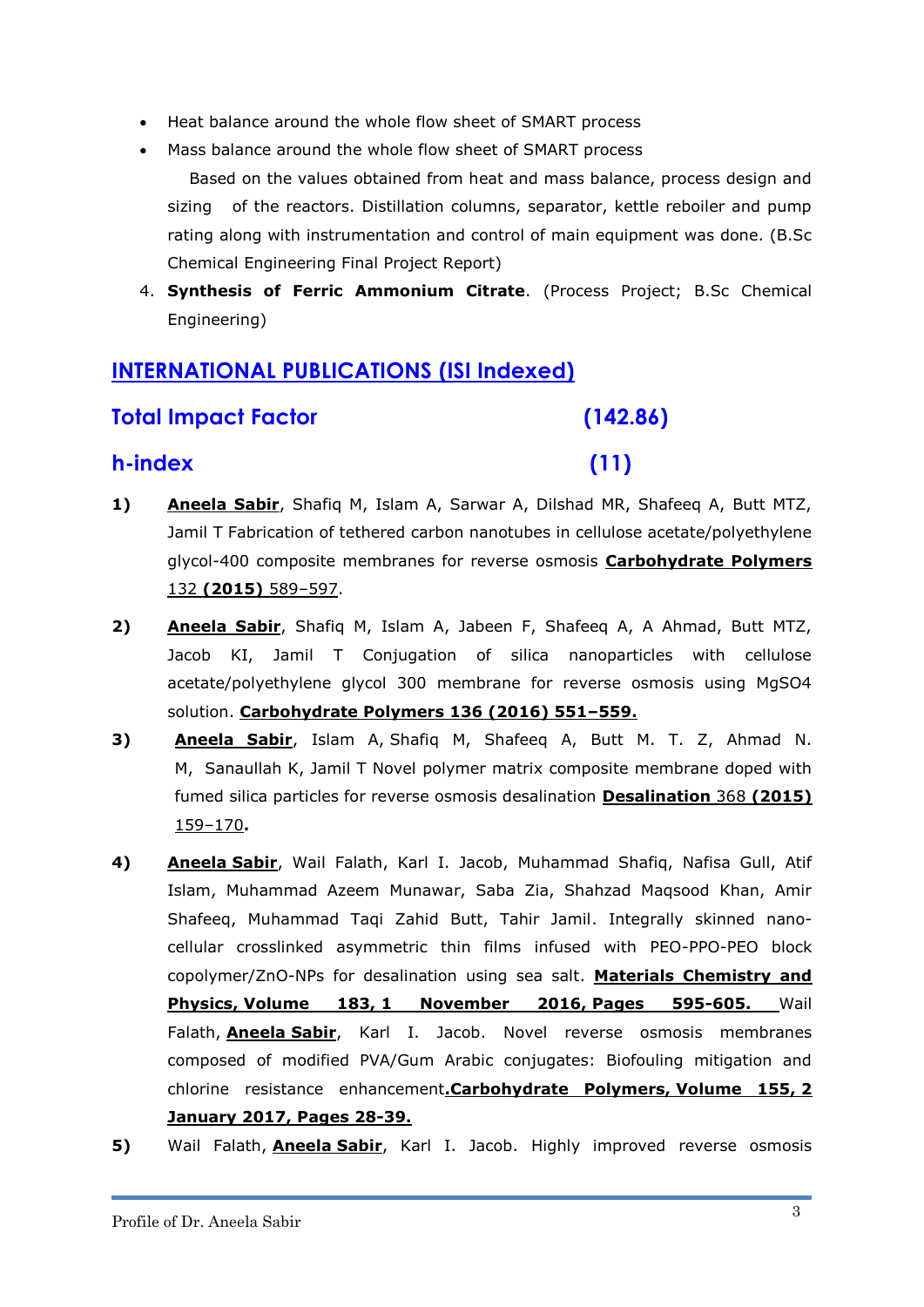performance of novel PVA/DGEBA cross-linked membranes by incorporation of Pluronic F-127 and MWCNTs for water desalination. **Desalination, Desalination, Volume 397, 1 November 2016, Pages 53-66.** 

- **6)** Decoration of open pore network in Polyvinylidene fluoride/MWCNTs with chitosan for the removal of Reactive Orange 16 dye. Maria Wasim, Sadia Sagar, Aneela Sabir, Muhammad Shafiq, Tahir Jamil. **Carbohydrate Polymers .**
- **7)** Muhammad Shafiq, **Aneela Sabir**, Atif Islam, Shahzad Maqsood Khan , Nafisa Gull ,Syed Nadir Hussain , Muhammad Taqi Zahid Butt, Cellulose acetate based thin film nanocomposite reverse osmosis membrane incorporated with TiO2 nanoparticles for improved performance. **Carbohydrate Polymers, Volume186, 2018, Pages 367–376.**
- **8)** M.Azeem Munawar, Atif Islam, Muhammad Atiq Ur Rehman, Nafisa Gull, **Aneela Sabir,** Tahir Jamil, dirk schubert, Bilal Haider, Monika M Voigt, Muhammad Shafiq, Shahzad Khan Investigation of functional, physical, mechanical and thermal properties of TiO2 embedded polyester hybrid composites: A design of experiment (DoE) study, **Journal: Progress in Natural Science: Materials International.**
- **9)** The effect of Nanocrystalline cellulose/Gum Arabic conjugates in crosslinked membrane for antibacterial, chlorine resistance and boron removal performance. Saba Asim; Maria Wasim; Aneela Sabir; Muhammad Shafiq; Huma Andlib; Sania Khurram; Adnan Ahmad; Tahir Jamil. **Journal of Hazardous Materials.**
- **10)** Fabrication and performance characterization of novel zinc oxide filled crosslinked PVA/PEG 600 blended membranes for CO2/N2 separation. Muhammad Rizwan Dilshad, Atif Islam , Aneela Sabir , Muhammad Shafiq , Muhammad Taqi Zahid Butt , Aamir Ijaz , Tahir Jamil. **Journal of Industrial and Engineering Chemistry.**
- **11)** Maria Wasim, **Aneela Sabir**, Muhammad Shafiq, Atif Islam, Tahir Jamil. [Preparation and characterization of composite membrane via layer by layer](http://www.sciencedirect.com/science/article/pii/S0169433216322140)  [assembly for desalination.](http://www.sciencedirect.com/science/article/pii/S0169433216322140) **Applied Surface Science** 19 October 2016.
- **12) Aneela Sabir**, Shafiq M, Islam A, Khan SM, Jamil T, Zahid MT, Shafeeq A, Shahzad A, Bhatti AS, Habib Y, Behzad S and Jabeen S Influence of polyethylene glycol 600 on cellulose acetate membranes for reverse osmosis desalination **Polymer Research Journal** 9(2) **(2015)** 291-302 **(Nova Publishers).**
- **13)** Adnan Ahmad, Fahad Jamshed, Tabinda Riaz, Sabad-e- Gul, Sidra Waheed, **Aneela Sabir**, Adnan Alhathal AlAnezi, Muhammad Adrees, Tahir Jamil. [Self-sterilized composite membranes of cellulose acetate/polyethylene glycol for](http://www.sciencedirect.com/science/article/pii/S0144861716304817)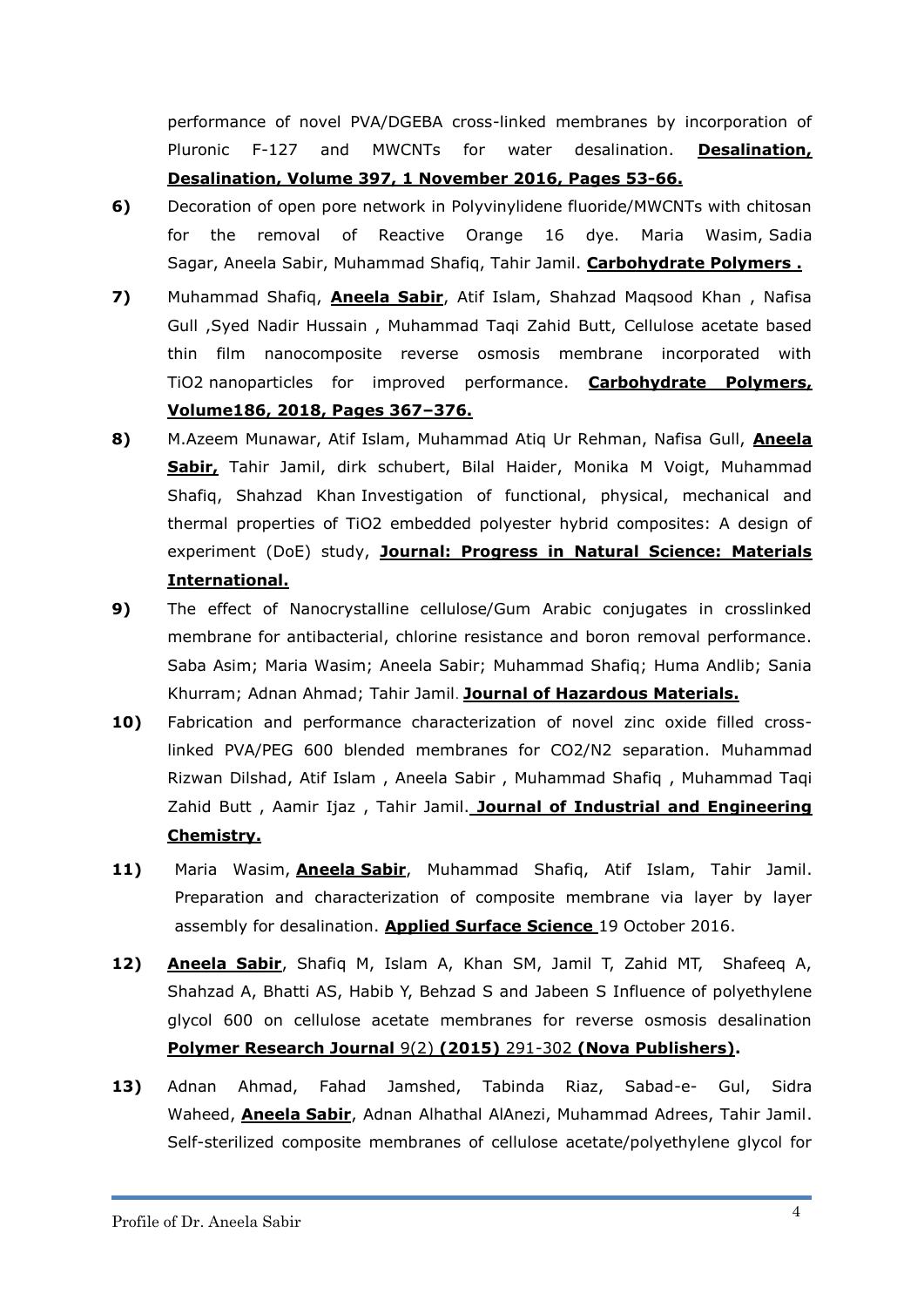[water desalination.](http://www.sciencedirect.com/science/article/pii/S0144861716304817) **Carbohydrate Polymers**, , Available online 28 April 2016.

- **14) Aneela Sabir**, Wail Falath, Karl I. Jacob, Muhammad Shafiq, Muhammad Azeem Munawar, Atif Islam, Nafisa Gull, Muhammad Taqi Zahid Butt, Khairuddin Sanaullah, Tahir Jamil. [Hyperbranched polyethyleneimine induced polycationic](http://www.sciencedirect.com/science/article/pii/S0014305716308989)  [membranes for improved fouling resistance and high RO performance.](http://www.sciencedirect.com/science/article/pii/S0014305716308989) **European Polymer Journal,** Volume 85, December 2016, Pages 266-278.
- **15)** Muhammad Shafiq, **Aneela Sabir**, Shahzad Maqsood Khan, Atif Islam, Nadir Hussain, M.Taqi Zahid Butt, Tahir Jamil. Development and performance characteristics of silane crosslinked poly(vinyl alcohol)/chitosan membranes for reverse osmosis. **Journal of Industrial and Engineering Chemistry.** [Maria](http://www.sciencedirect.com/science/article/pii/S1226086X17300734)  [Wasim,](http://www.sciencedirect.com/science/article/pii/S1226086X17300734) [Aneela Sabir,](http://www.sciencedirect.com/science/article/pii/S1226086X17300734) [Muhammad Shafiq,](http://www.sciencedirect.com/science/article/pii/S1226086X17300734) [Atif Islam,](http://www.sciencedirect.com/science/article/pii/S1226086X17300734) [Mudassar Azam,](http://www.sciencedirect.com/science/article/pii/S1226086X17300734) [Tahir](http://www.sciencedirect.com/science/article/pii/S1226086X17300734)  [Jamil.](http://www.sciencedirect.com/science/article/pii/S1226086X17300734) Mixed matrix membranes: Two-step process modified with electrospun (carboxy methylcellulose sodium salt/sepiolite) fibers for nanofiltration. **Journal of Industrial and Engineering Chemistry. (I.F=4.841).**
- **16)** Adnan Ahmad, Fahd Jamshaid, Muhammad Adrees, Sadia Sagar Iqbal, Aneela Sabir, Tabinda Riaz, Hira Zaheer, Atif Islam, Tahir Jamil. Novel Polyurethane/Polyvinyl chloride-co-vinyl acetate crosslinked membrane for reverse osmosis (RO). **Desalination, 420 (2017) 136–144.**
- **17)** Gull N, Khan SM, Islam A, Zia S, Shafiq M, **Aneela Sabir** , Munawar MA, Butt MTZ, Jamil T Effect of Different Oxidizing Agents on Polyaniline/Single Walled Carbon Nanotube Composites synthesized via Ultrasonically Initiated in-situ Chemical Polymerization **Materials Chemistry and Physics (2016)** 1-8
- **18)** Islam A, Yasin T, Gull S, Khan SM, Munawar MA, Shafiq M, **Aneela Sabir**, Jamil T Evaluation of selected properties of biocompatible chitosan/poly (vinyl alcohol) blends **International Journal of Biological Macromolecules** 82 **(2016)** 551– 556.
- **19)** Islam A, Yasin T, Akhtar M. J. Imran Z, **Aneela Sabir**, Sultan M, Khan SM, Jamil T Impedance spectroscopy of chitosan/poly(vinyl alcohol) film **Journal of Solid State Electrochemistry** DOI:10.1007/s10008-**015**-3082-6.
- **20)** Islam A, Imran Z, Yasin T, Gull N, Khan S M, Shafiq M, **Aneela Sabir**, Munawar M A, Raza MH, Jamil T An investigation of AC impedance and dielectric spectroscopic properties of conducting chitosan-silane crosslinked-poly (vinyl alcohol) blended films **Materials Research (2015)** 10.1590/1516-1439.043715; Page 1-8.
- **21)** Islam A, Yasin T, Rafiq M. A., Tahir H. Shah, **Aneela Sabir**, Khan SM, Jamil T. In-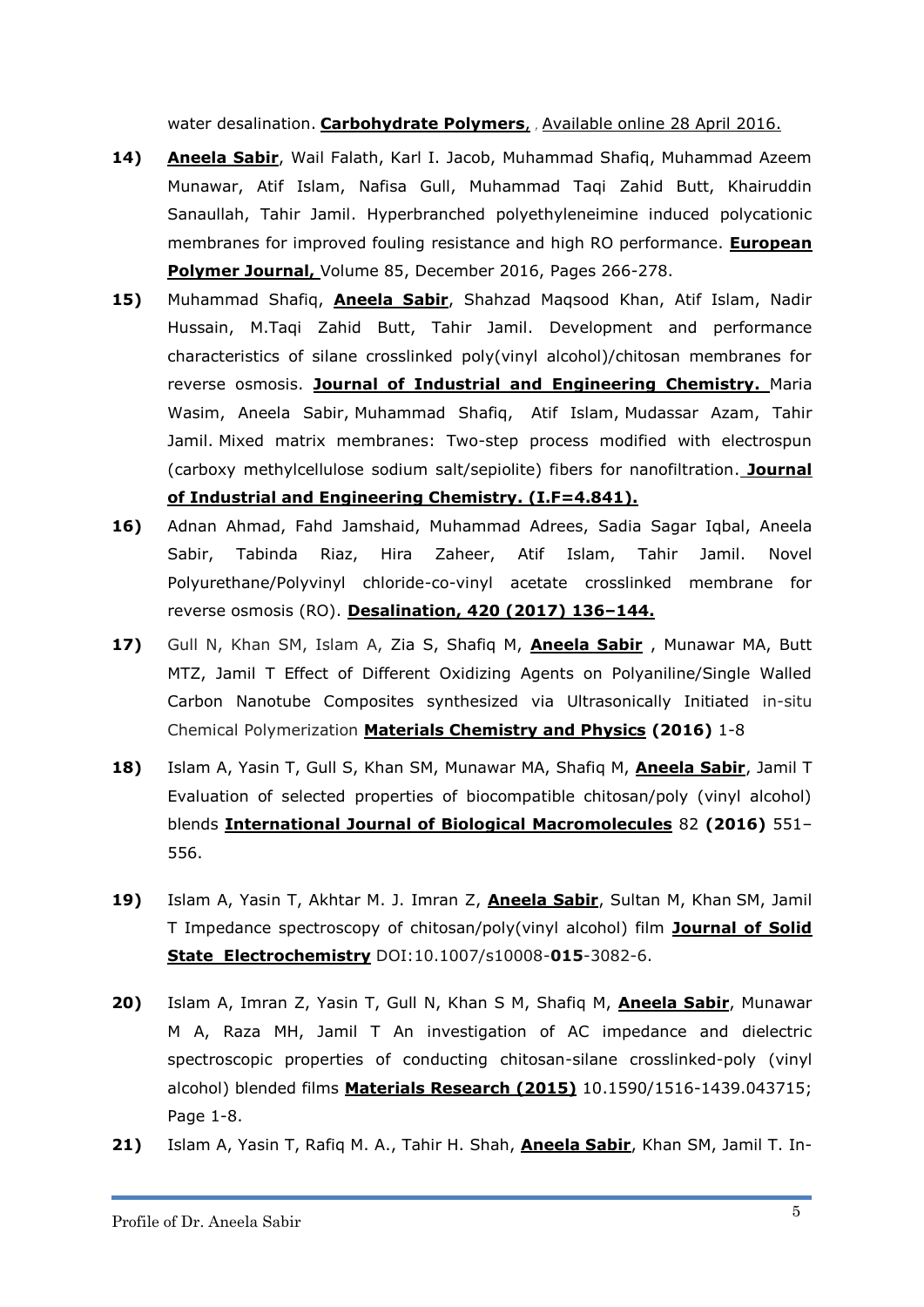situ Crosslinked Nanofiber Mats of Chitosan/Poly(vinyl alcohol) Blend: Fabrication, Characterization and MTT Assay with Cancerous Bone Cells **Fibers and Polymers** 16(9) **(2015)** 1853-1860**.**

- **22)** Islam A, Yasin T, **Aneela Sabir**, Khan SM, Sultan M, Shafiq M, Khan AU, Jamil T High-temperature electrical properties of silane cross-linked chitosan/poly(vinyl alcohol) membrane: thermal, mechanical and surface characterization **e-Polymers** 15(4) **(2015)** 255–261.
- **23)** Khan SM, Gull N, Munawar MA, Islam A, Zia S, Shafiq M, **Aneela Sabir**, Awais SM, Butt MA, Butt MTZ, Jamil T. 2D Carbon Fiber Reinforced High Density Polyethylene Multi-layered Laminated Composite Panels: Structural, Mechanical, Thermal and Morphological Profile **Journal of Materials Science & Technology.**
- **24)** Younus H Khana, Atif Islam, Afsheen Sarwar, Nafisa Gull, Shahzad M Khan, Muhammad A Munawar, Saba Zia, **Aneela Sabir**, Muhammad Shafiq, and Tahir Jamil. Novel green nano composites films fabricated by indigenously synthesized graphene oxide and chitosan. **Carbohydrate Polymers (2016).**
- **25)** Muhammad Azeem Munawar, Shahzad Maqsood Khan, Nafisa Gull, Atif Islam, Muhammad Shafiq, Muhammad Taqi Zahid Butt, Tahir Jamil. Fabrication and characterization of novel zirconia filled glass fiber reinforced polyester (GFRP) hybrid composites. **Journal of Applied Polymer Science (2016)**.
- **26)** Atif Islam, Tariq Yasin, Nafisa Gull, Shahzad Maqsood Khan, **Aneela Sabir**, Muhammad Azeem Munawwar, Muhammad Shafiq, Tahir Jamil, Muhammad Hamid Raza. [Fabrication and performance characteristics of tough hydrogel](http://www.sciencedirect.com/science/article/pii/S0141813016307218)  [scaffolds based on biocompatible polymers.](http://www.sciencedirect.com/science/article/pii/S0141813016307218) **International Journal of Biological Macromolecules, Volume 92, November 2016, Pages 1-10.**
- **27)** Controlled release of Montelukast Sodium from pH-sensitive injectable hydrogels. Irtaza Javeria, Atif Islam, Nafisa Gull, Abdul Ghaffar, Shahzad Maqsood Khan, **Aneela Sabir**, Shaista Khaliq, Muhammad Taqi Zahid Butt, Sadia Atta. 2018/9/15, **Journal Polymer-Plastics Technology and Engineering** Pages 1- 9 Publisher Taylor & Francis.
- **28)** Humaira Idrees, Muhammad Shafiq, Muhammad taqi Zahid Butt, **Aneela Sabir** Cellulose acetate based novel polymer matrix membranes modified with Vinyl triethoxysilane-graphene oxide Gum Arabic for Pb (II) removal from wastewater. **Journal of Cleaner Production**
- **29)** Maria Wasim, **Aneela Sabir**, Muhammad Shafiq, Muhammad Taqi Zahid Butt. Fractionation of direct dyes using Cellulose acetate blend membranes incorporated with modified vapor grown carbon nanofibers and  $ZrO<sub>2</sub>$ . **Carbohydrate Polymers**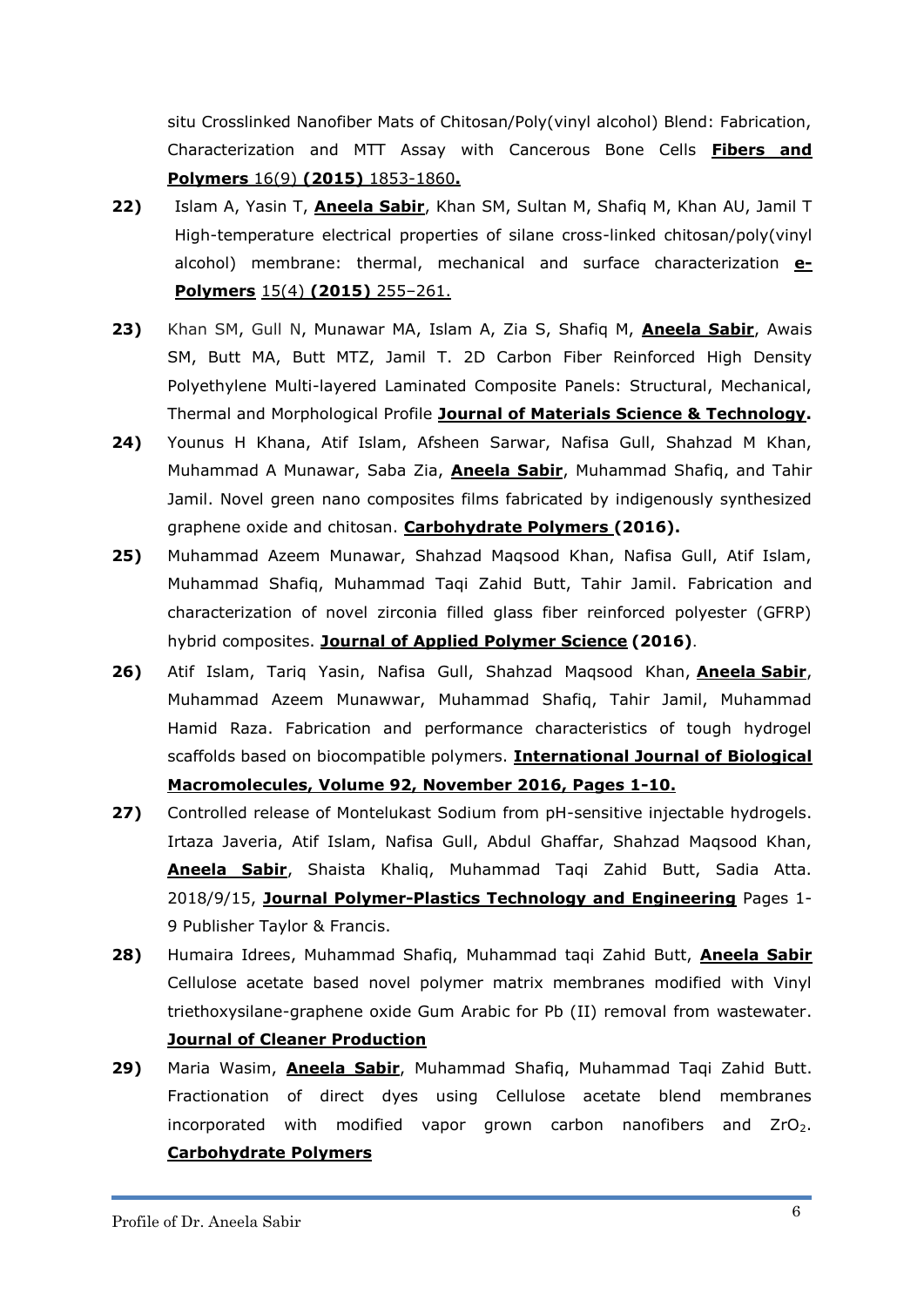- **30)** [Effect of Graphene for Ablation Study of Advanced Composite Materials for](https://www.scientific.net/KEM.778.118)  [Aerospace Applications](https://www.scientific.net/KEM.778.118) Authors SADIA Sagar Iqbal, **ANEELA Sabir**, ATIF Islam, Syed Zain Ul Abdene Bukhari, MUHAMMAD Yasir, M Arshad Bashir, Ali Bahadur Publication date 2018 **Key Engineering Materials** Volume 778 Pages 118- 25 Publisher Trans Tech Publications.
- **31)** Muhammad Asim Raza, Atif Islam, **Aneela Sabir**, Nafisa Gull, Israr Ali, Rashid Mehmood, Jinho Bae, Gul Hassan, Muhammad Umair Khan, [PVA/TEOS crosslinked](https://onlinelibrary.wiley.com/doi/abs/10.1002/app.47559)  [membranes incorporating zinc oxide nanoparticles and sodium alginate to](https://onlinelibrary.wiley.com/doi/abs/10.1002/app.47559)  [improve reverse osmosis performance for desalination,](https://onlinelibrary.wiley.com/doi/abs/10.1002/app.47559) Journal of Applied Polymer Science volume 136 Pages 47559.
- **32)** Maria Wasim, Muhammad Shafiq, Rafi Ullah Khan, **Aneela Sabir**, [Crosslinked](https://www.sciencedirect.com/science/article/pii/S0169433219303186)  [integrally skinned asymmetric composite membranes for dye rejection,](https://www.sciencedirect.com/science/article/pii/S0169433219303186) Applied Surface Science, volume 478, pages 514-521.

# **Books/Books Chapter Published Books:**

 Maria Wasim, **Aneela Sabir**, Muhammad Shafiq, Atif Islam, Tahir Jamil; **Modification of Polysulphone membrane via Layer by Layer Assembly**; ISBN-13:978-3-330-03025-1, ISBN-10:3330030259, EAN:9783330030251, LAP LAMBERT Academic Publishing, Omni Scriptum Ara Pers GmbH, Germany.

## **Book Chapter**

- 1. **Aneela Sabir**, Faizah Altaf, Muhammad Shafiq, Chapter Title **[Synthesis and](https://link.springer.com/chapter/10.1007/978-3-030-05399-4_46)  [Characterization and Application of Chitin and Chitosan-Based Eco](https://link.springer.com/chapter/10.1007/978-3-030-05399-4_46)[friendly Polymer Composites](https://link.springer.com/chapter/10.1007/978-3-030-05399-4_46)**, Book Title Sustainable Polymer Composites and Nanocomposites, Publisher Springer.
- 2. **Aneela Sabir**, Maria Wasim, Muhammad Shafiq, Tahir Jamil **"Carbon nanotubes and graphene oxide membranes for desalination"** published by Elsevier, **BOOK Title "Nanoscale Materials in Water Purification."**
- **3.** Maria Wasim, **Aneela Sabir**, Muhammad Shafiq, Tahir Jamil **" Electrospinning: A fiber fabrication technique for water purification"** published by Elsevier, **BOOK Title "Nanoscale Materials in Water Purification."**
- 4. **Aneela Sabir**, Humaira Idrees, Muhammad Shafiq, Muhammad Taqi Zahid Butt **"Key facts about impact of CO<sup>2</sup> discharge from distilleries on climate**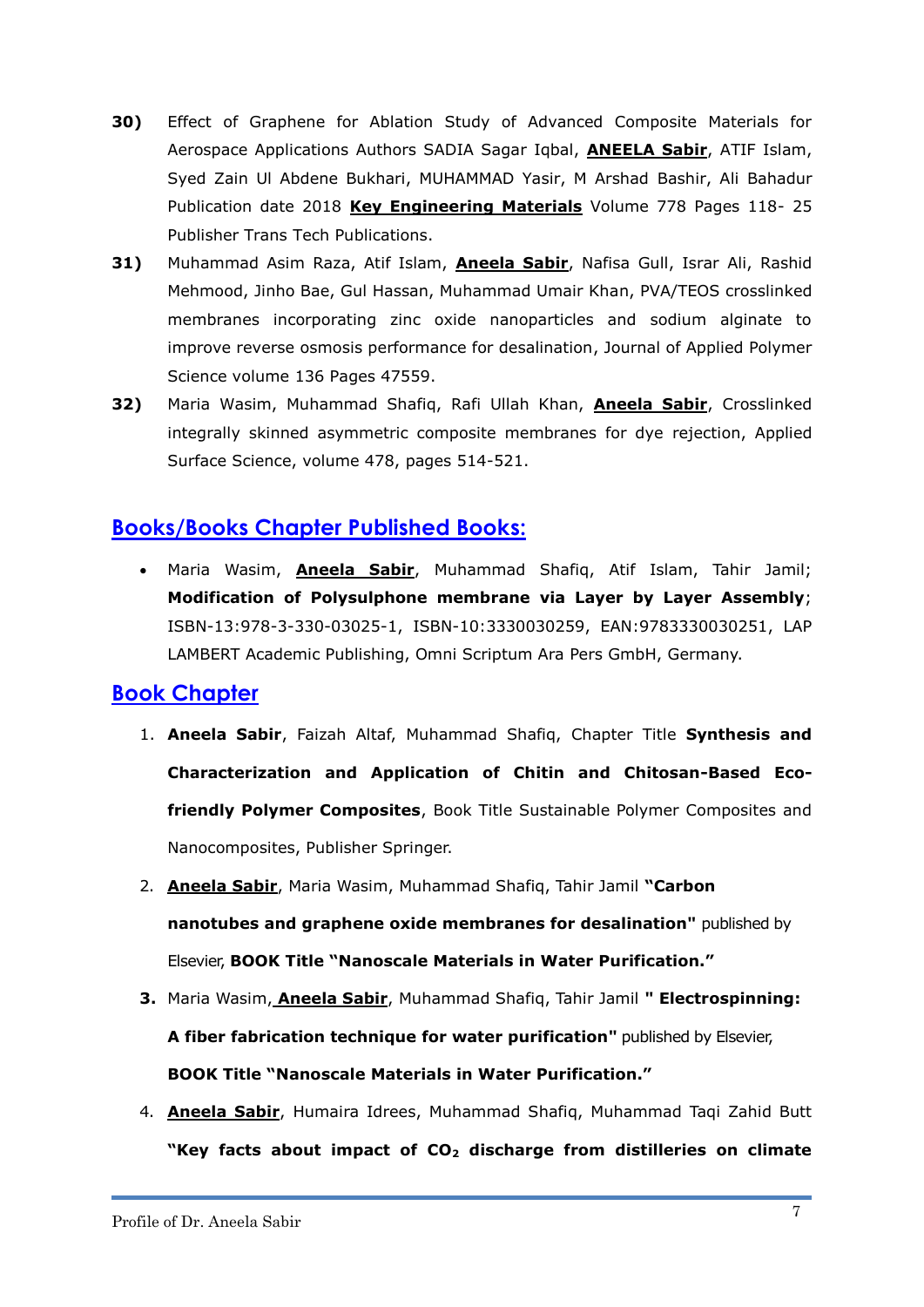**changes"** Book Title **"SUSTAINABLE ETHANOL AND CLIMATE CHANGE Sustainability Assessment Tool for Ethanol Distilleries",** for the Springer Book.

- **5. Aneela Sabir**, Muhammad Shafiq, Rafi Ullah Khan Karl I Jacob Chapter Title **"Composites for the removal of heavy metal"** Book Title **"Remediation of Heavy Metals"** Published by Elsevier.
- 6. **Aneela Sabir**, Muhammad Shafiq, Rafi Ullah Khan Karl I Jacob Chapter Title **"Polymer absorbents for heavy metal removal"** Book Title **"Remediation of Heavy Metals"** Published by Elsevier.
- **7. Aneela Sabir**, Muhammad Shafiq, Rafi Ullah Khan Karl I Jacob, **"Textile Wastewater Treatment by Membrane Technology",** Book Title **"Springer Handbook of Water Pollution and Remediation Technology"** published by Springer.

## **Reviewer of International Journals**

- **Journal of Membrane Science**, (Elsevier) Impact Factor 6.035
- **Scientific Reports, (Nature)**
- **Carbohydrate Polymers,** (Elsevier) Impact Factor 5.130
- **International Journal of Biological Macromolecules** (Elsevier) I.F 3.671
- **Materials Letters,** (Elsevier) Impact Factor 2.572
- **Journal of Water Process Engineering,** (Elsevier)
- **NANO,** [\(World Scientific\)](https://en.wikipedia.org/wiki/World_Scientific) Impact Factor 1.260
- **The Journal of Physical Chemistry A,** (ACS Publications) Impact Factor 2.847
- **Advances in Polymer Technology,** (Wiley) Impact Factor 2.137
- **Journal of Polymer Research,** (Springer) Impact Factor 1.434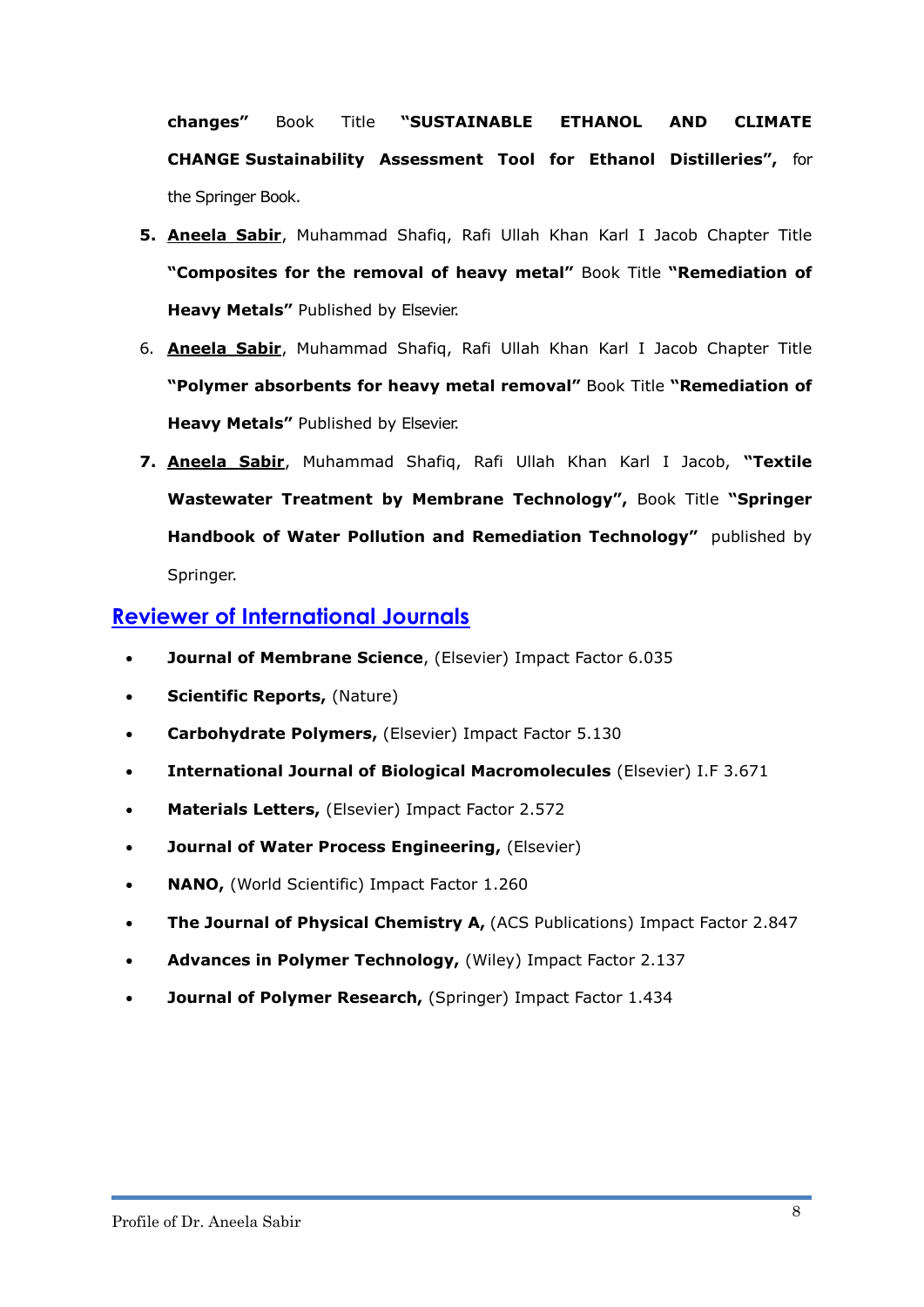# **UNIVERSITY/HEC PROJECTS: ENGINEERING**

- 1. Principal Investigator (PI) for research project **"Design and fabrication of hollow fiber membrane reactor for industrial wastewater treatment in Pakistan"**. (TWAS-UNESCO, Fiscal Year 2018, 3000 USD).
- 2. Principal Investigator (PI) for research project "**Fabrication of Adsorptive Membrane System for the Removal of Heavy Metal Ions from Industrial Wastewater"** (HEC Startup Research Grant Program, Fiscal Year 2016-17, **0.5 Million Rs**).
- 3. Working with the Principal Investigator in the project **(HEC-USAID) of "Development of Innovative Technical and Medical Textile Products"** at the Department of Polymer Engineering and Technology, University of the Punjab, Lahore.
- 4. Principal Investigator (PI) for research project "**Development of Engineered membranes for removal of hazardous effluents from tanneries".** Submitted to Punjab Higher Education Commission (2017)
- 5. Principal Investigator (PI) for research project **"Layer-by-layer fabrication of graphene oxide (GO) framework mixed matrix membranes for heavy metal removal from impaired waters in Pakistan »** Submitted to ISESCO Research Grant Programme (2017)
- 6. Co-Principal Investigator (PI) for research project **Design and Development of High Performance Mixed Matrix Membranes for Dyes and Heavy Metals Removal from Industrial Textile Wastewater,** Submitted to Punjab Higher Education Commission (2017)
- 7. Principal Investigator (PI) for research project **Fabrication and development of Polymer Matrix Membranes for the Removal of Direct Dyes from Textile Industry Wastewater**(University of the Punjab, Lahore, Research Project Grant for the Fiscal Year 2017-18, **0.15 Mill Rs), Approved**
- 8. Principal Investigator (PI) for research project "**Nanofiltration membrane as selective layer for desalination".** (University of the Punjab, Lahore, Research Project Grant for the Fiscal Year 2015-16, **0.125 Mill Rs), completed successfully**
- 9. Principal Investigator (PI) for research project "**Waste water treatment by using polymeric reverse osmosis membrane".** (University of the Punjab, Lahore, Research Project Grant for the Fiscal Year 2013-14, **0.125 Mill Rs),**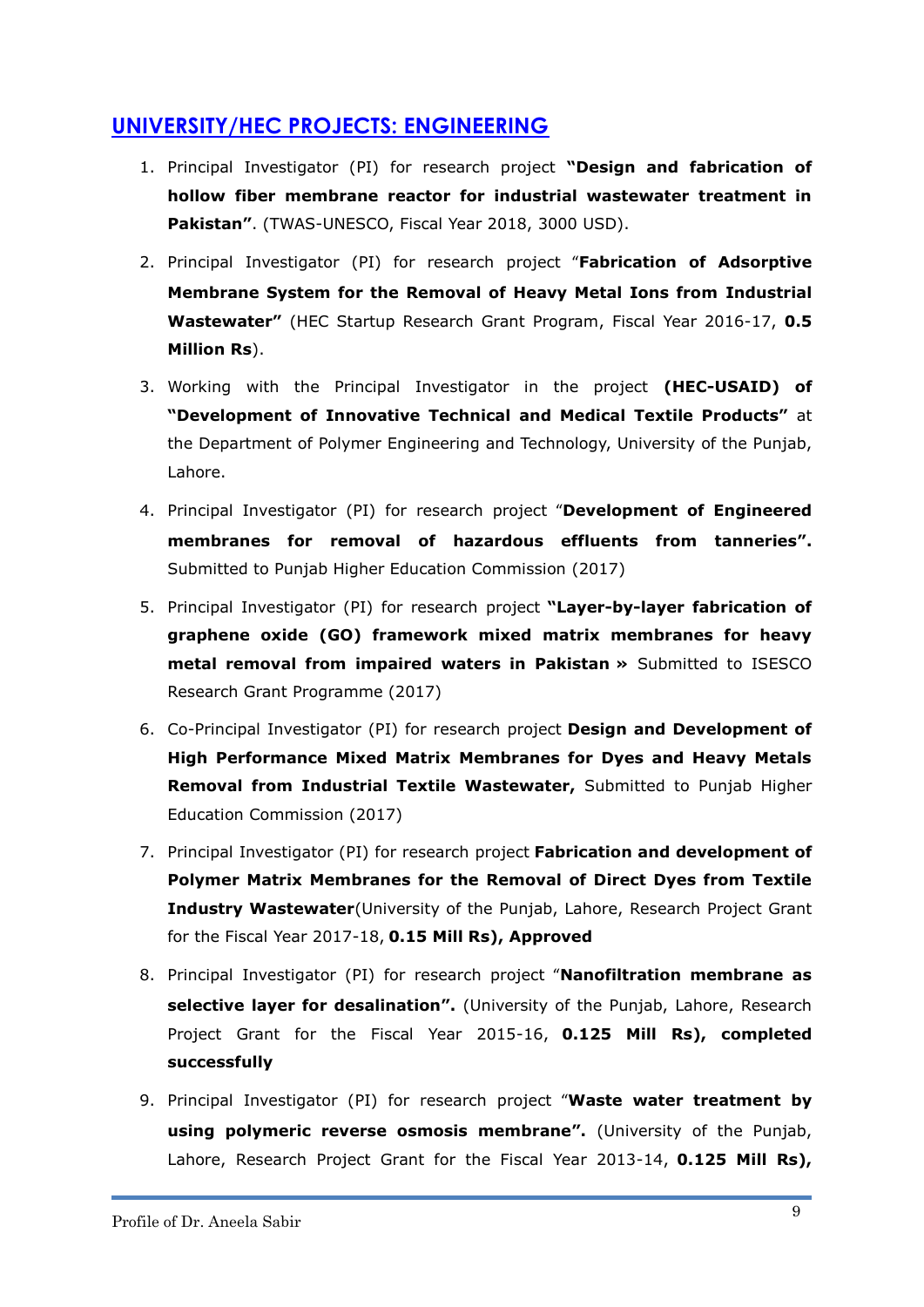#### **completed successfully**

- 10. Principal Investigator (PI) for research project "**Textile Wastewater treatment by using polymeric membrane via nanotechnology"** (University of the Punjab, Lahore, Research Project Grant for the Fiscal Year 2012-13, **0.125 Mill Rs), completed successfully**
- 11. Worked as researcher on project of HEC **"Establishment of Industrial Research Lab for Material Synthesis and Characterization,** 52.982 Mill Rs., **completed successfully**
- 12. Worked as researcher on project of HEC **"Establishment of Research Laboratories for Polymer and Material Synthesis, Characterization Rheology and Processing** 38.784 Mill Rs., **completed successfully**
- **13.Rheological Behavior and FTIR (Fourier Transform Infrared Spectroscopy) study of Sunflower oil based Biodiesel - Petro diesel blends** (Prof. Dr. Tahir Jamil, Dept. of Polymer Engg & Tech., University of the Punjab). **Completed successfully.**
- **14.Synthesis and Characterization of Acrylonitrile-Vinyl Acetate copolymer, Acrylonitrile-Styrene copolymer, Poly Styrene, Poly Methyl Methacrylate, MMA Graphite Nano Platelets conducting composites** (Prof. Dr. Tahir Jamil, Dept. of Polymer Engg & Tech., University of the Punjab) **Completed successfully.**
- **15."COD Removal by Advance Oxidation Processes (AOPs) from Textile Wastewater"** .This study is mainly focused on the removal of COD from textile industry effluent by using advanced oxidation processes (AOP s), which include Ozonation, Hydrogen peroxide (H2O2), Fenton's process. All experiments were performed in a laboratory scale setup. (Prof. Dr. Tahir Jamil, Prof. Dr. Arshad Chughtai, Dept. of Polymer Engg & Tech., University of the Punjab). **Completed successfully.**

#### **Awards and Distinctions:**

- **1.** Muhammad Hamad Zeeshan, **Aneela Sabir,** Muhammad Shafiq, **Technology Award for Membrane Science and Technology,** in **8 th Invention to Innovation Summit** on 2-3 April, 2019 at University of the Punjab, Lahore.
- **2.** Muhammad Usman Saleemi, **Aneela Sabir,** Muhammad Shafiq, **Technology Award for Membrane Science and Technology,** in **8 th Invention to Innovation Summit** on 2-3 April, 2019 at University of the Punjab, Lahore.
- **3. Winner "Technology Award 2018" on Membrane Science and**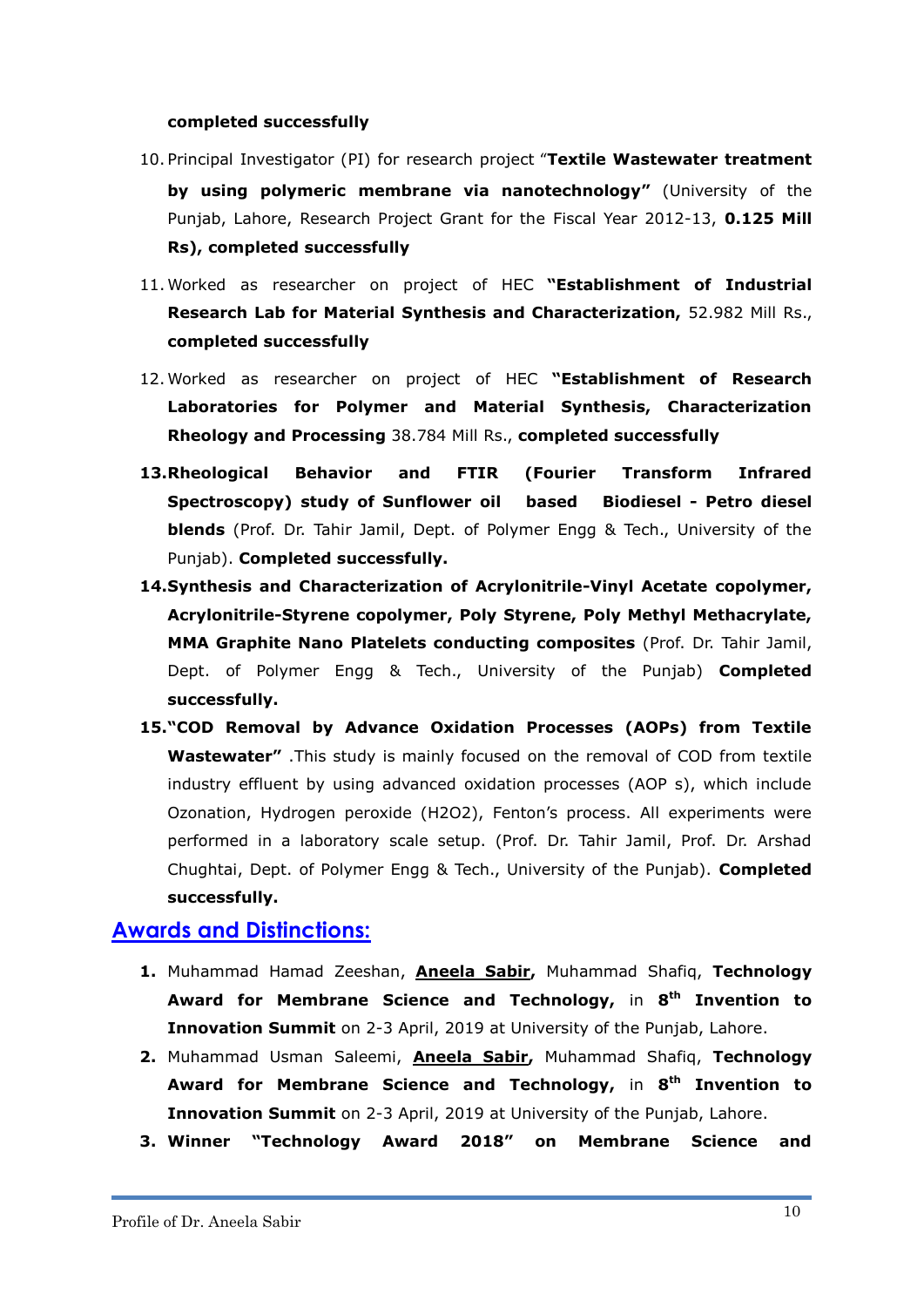**Development,** University of the Punjab, Pakistan**.**

- **4. Winner "Technology Award" 2017,** University of the Punjab, Pakistan**.**
- **5. Best Poster Award for Membrane Science and Technology,** in **7 th Invention to Innovation Summit** on 7-8 March, 2018 at University of the Punjab, Lahore.
- **6. Incentive award winner 2015,** University of the Punjab, Pakistan**.**
- **7. Judge for the evaluation of oral and posters presentations at Georgia Institute of technology, USA.**
- **8. Judge at 6th Invention to Innovation summit 2017,** University of the Punjab, Pakistan.
- 9. **"Best Oral presentation Award on polymer membranes" Malaysia (International Symposium on Advanced Polymeric Materials, Kuala Lumpur, Malaysia) May 2014**.
- **10. "Focal Person", Chief Minister and Prime Minister Laptop Distribution Scheme,** Department of Polymer Engineering & Technology, University of the Punjab**.**
- **11.Ranked 7th number among the more productive young scientists of**  Pakistan in Engineering Sciences (Under 40), Pakistan Council for Science and Technology, Islamabad.
- **12."Award of Excellence"** for the poster presentation at International Conference on Medical Textiles and International Forum on Biomedical Textile Materials (MedTex17 and IFBMTM 2017), Donghua University, Shanghai, China, May 17-19, 2017.
- **13.Course Coordinator, Ph.D Programme,** Department of Polymer Engineering & Technology, University of the Punjab, Lahore**.**

## **ENGINEERING DESIGN PROJECTS**

- 1. Involved in Designing of Wastewater treatment Plant (2006-2007)
- 2. Designing and Fabrication of Distillation columns (2007-2008)
- 3. Designing and Drafting of saddles and bubble cap trays for distillation columns (Industrial Project) 2007-2008
- 4. Designing of Heat Exchanger (2008-2009)
- 5. Designing of plates for heat exchangers (2008-2009)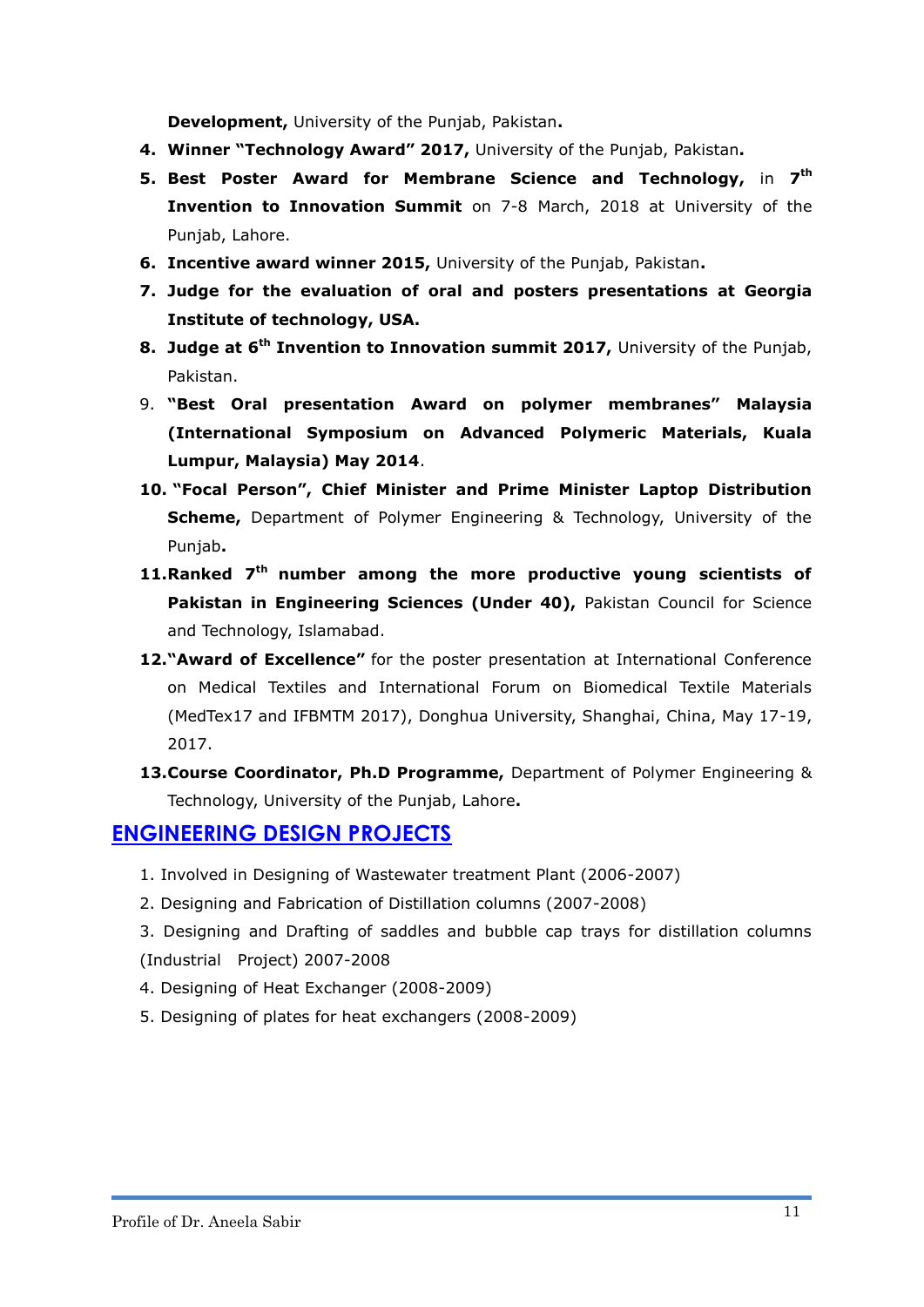# **PROFESSIONAL TRAININGS:**

# **INSTRUMENTS TRAINING FROM USA (Georgia Institute of**

## **Technology)**

Got expertise and trainings of equipment from USA including

- Fourier Transform Infra-red Spectrophotometer **(FTIR)**
- Differential Scanning Calorimeter **(DSC)**
- Thermo gravimetric analyzer **(TGA)**
- Thermo mechanical Analyzer **(TMA)**
- Dynamic Mechanical Analyzer **(DMA)**
- X-ray Diffraction **(XRD)**
- Rheometer
- Universal Testing Machine **(UTM)**
- Scanning electron microscope **(SEM)**
- Atomic Force Microscope **(AFM)**
- Contact Angle Analysis

# **SUBJECTS TAUGHT:**

# **Teaching M. Phil Polymer Engineering & Technology Course Work**

- Membrane Science and Applications
- Polymer synthesis and characterization
- Nanomaterials and its Applications
- Advance Polymers
- Polymer Process Technologies
- Bio Materials
- Polymer Process Technologies
- Polymer Characterization Instruments
- Polymer Rheology and Processing Fundamental of Polymer Sciences
- Process and Design Rheology and Processing (Lab)
- Polymer Synthesis and Characterization (Lab)

# **INTERNATIONAL /NATIONAL CONFERENCES**

- Participated in the 6<sup>th</sup> Invention to Innovation Summit on 8-9 March, 2017 at University of the Punjab, Lahore.
- Participated in **"World Quality Day"** University of the Punjab, Lahore (8th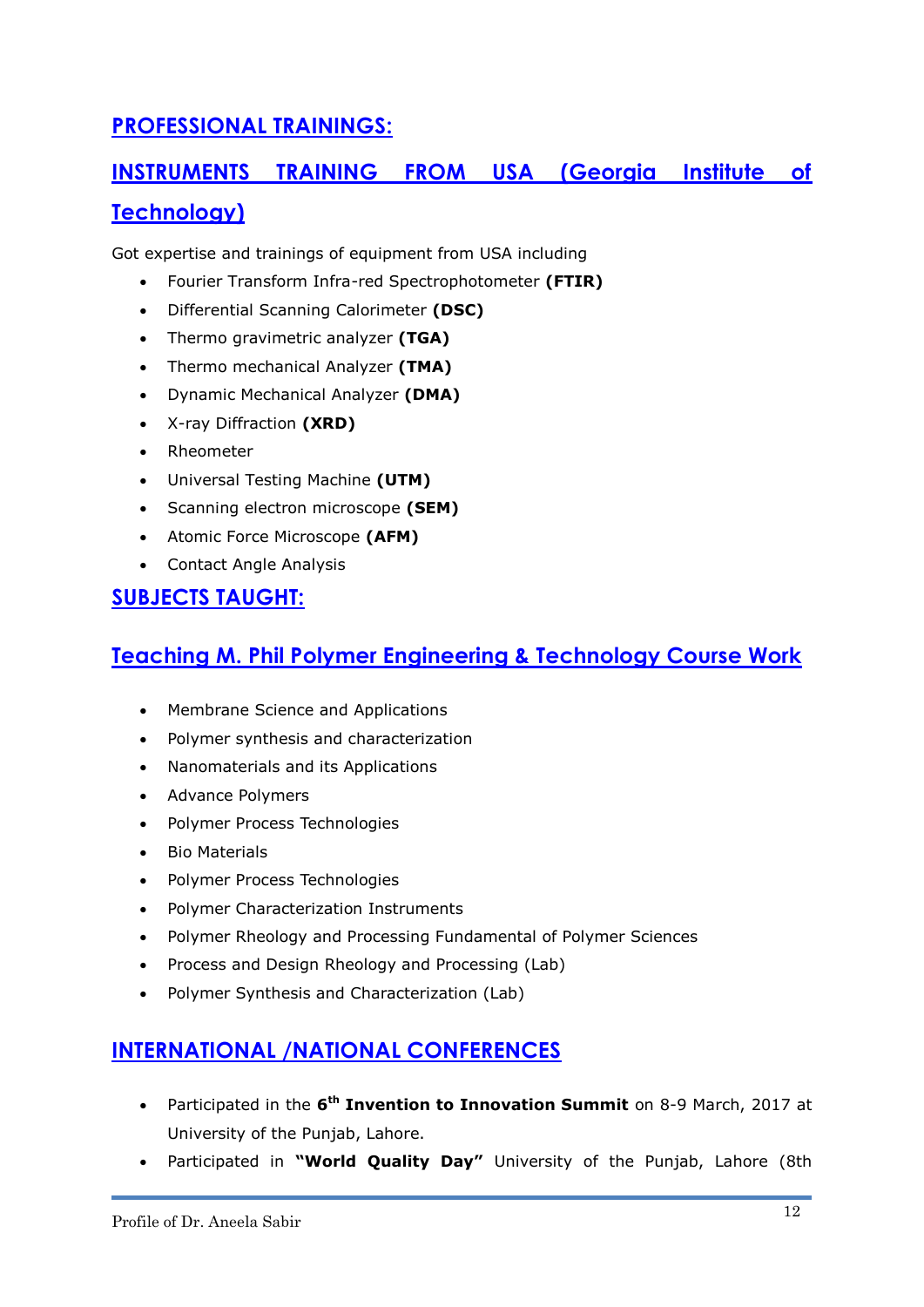February 2017)

- 4th In-Service Faculty Training program (21-25 November, 2016) on the Modules of **Patent System of Pakistan and Patent Filing and Communication Skills,** University of the Punjab, Lahore.
- Participated in **25th National and 13th International Chemistry Conference** 2014 held at Institute of Chemistry, University of the Punjab, Lahore.
- Participated in **5th Symposium on Engineering Science**, 2nd April 2014, ICET, University of the Punjab, Lahore.
- Participated in International **Workshop on sustainable Energy and Membrane System for Desalination and water reuse,** 10-11 December 2013, NUST, Islamabad.
- Oral presentation Influence of polyethylene glycol 600 on cellulose acetate membranes for reverse osmosis desalination process." **Malaysia (International Symposium on Advanced Polymeric Materials, Kuala Lumpur, Malaysia) May 2014**.
- Participation in a 3rd **International Symposium on Biomedical Materials: Recent Advances and Challenges. Interdisciplinary Research Center In Biomedical Materials**, CIIT Lahore King Edward Medical University & De'montmorency College Of Dentistry
- Participation in a **National Seminar on Engineering Materials & their performance**, University of the Punjab, Lahore
- Participation in a workshop of **Cleaner Production in Textile (CPI & PERT)**.
- Participation in Seminar of **Modern Skills in Management**.
- Participation in PIChE-IEP **1 st International Chemical Engineering Congress**.
- Participated in Chromatography Techniques & Sample Preparation Seminar by Agilent Technologies.

# **SYMPOSIUMS/CONFERENCES/SEMINARS/WORKSHOPS**

- 1. Poster Presentation in 7<sup>th</sup> Invention to Innovation Summit on 7-8 March, 2018 at University of the Punjab, Lahore **and awarded Best Poster Award for Membrane Science and Technology.**
- **2. Poster presentation** in **7 th Invention to Innovation Summit** on 7-8 March, 2018 at University of the Punjab, Lahore and won **Award of Technology (Poster)**.
- **3.** Poster Presentation **(06 Presentations)** in 4th International Conference on **Frontiers of Advanced Engineering Materials (FAEM-18), 19-20 Feb 2018 at PCSIR, Lahore.**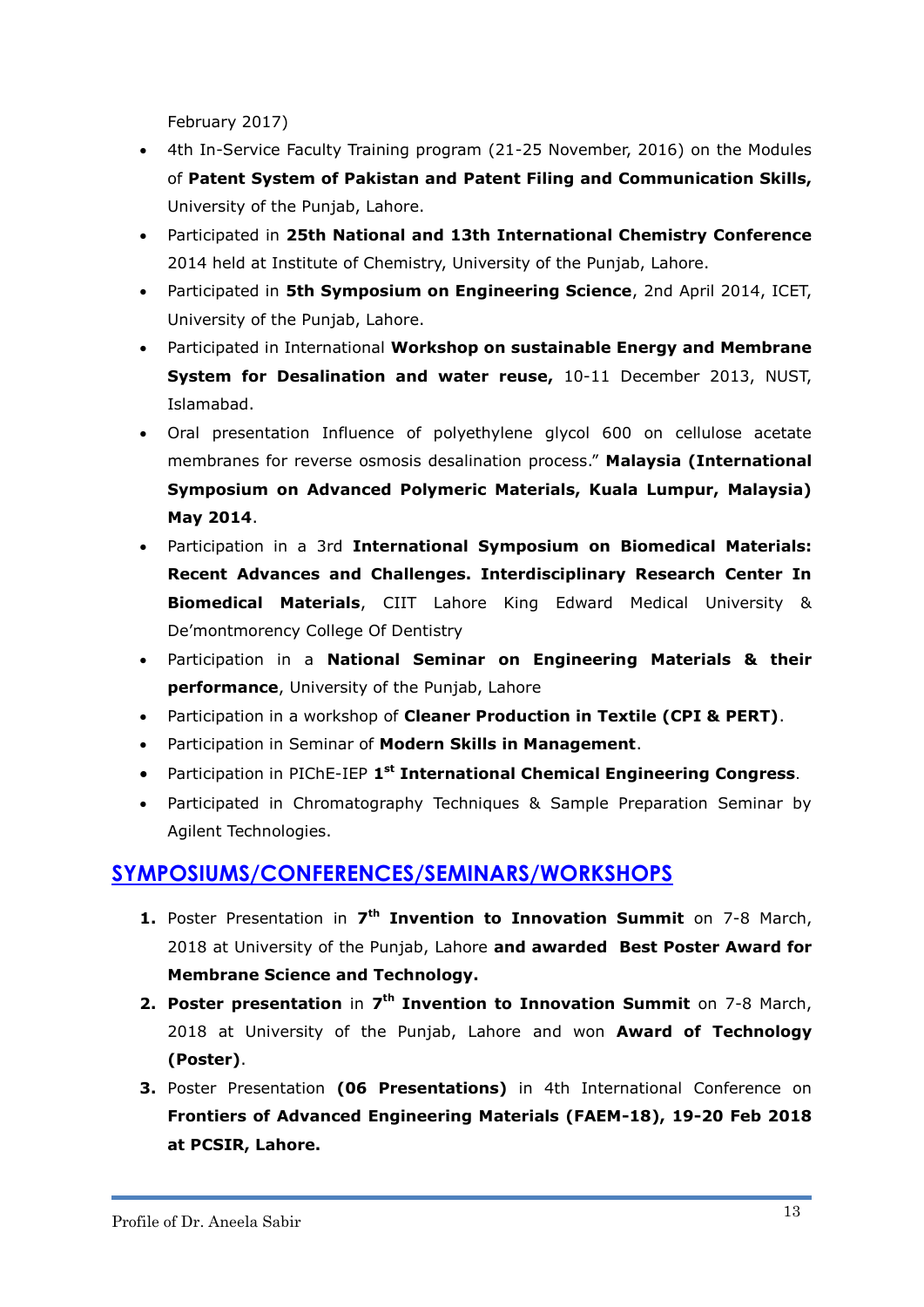- **4.** Participated in the **2 Days Workshop on training of "Patent Filing & Introduction to Intellectual Property System of Pakistan"** on 17-18 May, 2017 at Khorana Hall, Institute of Chemistry, University of the Punjab, Lahore
- **5.** Humaira Idrees, Aneela Sabir, Muhammad Shafiq, Nafisa Gull, Shahzad Maqsood Khan, Sehrish Jabeen. Pb (II) Removal from Waste Water using Cellulose Acetate Membrane Modified by Vinyl-triethoxysilane-graphene oxide/Gum Arabic. **7 th Invention to Innovation Summit 2018"** held in University of the Punjab, Lahore, Pakistan **th, 2018**
- 6. Nafisa Gull, Shahzad Maqsood Khan, Muhammad Taqi Zahid Butt, Saba Zia, Saba Urooge Khan, Sadaf Hafeez, Sehrish Jabeen, Adnan Ahmad, Fahd Jamshaid, Muhammad Azeem Munawar, Atif Islam, Aneela Sabir, Sadia Sagar Iqbal, Muhammad Shafiq. Synthesis and Characterization of Polysaccharide based Hydrogels. "**4 th International Conference on Frontier of Advanced Engineering Materials (FAEM)"** held in Pakistan Council of Scientific and Industrial Research Laboratories Complex, Lahore. **Feb. 19-20th, 2018**
- 7. Saba Urooge Khan, Shahzad Maqsood Khan, Atif Islam, Sadaf Hafeez, Misbah Sultan, Muhammad Shafiq, Sadia Sagar Iqbal, Muhammad Azeem Munawar, Aneela Sabir, Nafisa Gull, Saba Zia, Khadija Rafiq, Shumaila Fayyaz, Muhammad Taqi Zahid Butt. Preparation and Characterization of Polyurethane Grafted Calcium Alginate Membranes. "**4 th International Conference on Frontier of Advanced Engineering Materials (FAEM)"** held in Pakistan Council of Scientific and Industrial Research Laboratories Complex, Lahore. **Feb. 19-20th , 2018**
- 8. Saba Zia, Shahzad Maqsood Khan, Nafisa Gull, Atif Islam, Younas Habeeb Khan, Muhammad Azeem Munawar, Muhammad Shafiq, Aneela Sabir, Saba Urooge Khan, Sadaf Hafeez, Sehrish Jabeen, Muhammad Taqi Zahid Butt. Hydrophilic Gels for Biomedical Applications. "**4 th International Conference on Frontier of Advanced Engineering Materials (FAEM)"** held in Pakistan Council of Scientific and Industrial Research Laboratories Complex, Lahore. **Feb. 19-20th , 2018**
- 9. Sehrish Jabeen, Atif Islam, Aneela Sabir, Nafisa Gull, Saba Zia, Attia Butt, Muhammad Shafiq, Adnan Ahmad, Fahd Jamshaid, Muhammad Azeem Munawar, Saba Urooge Khan, Sadaf Hafeez, Shahzad Maqsood Khan, Muhammad Taqi Zahid Butt. Study of Biopolymer based pH Responsive Hydrogels for Controlled Release of Antibiotics. "**4 th International Conference on Frontier of Advanced Engineering Materials (FAEM)"** held in Pakistan Council of Scientific and Industrial Research Laboratories Complex, Lahore. **Feb. 19-20th**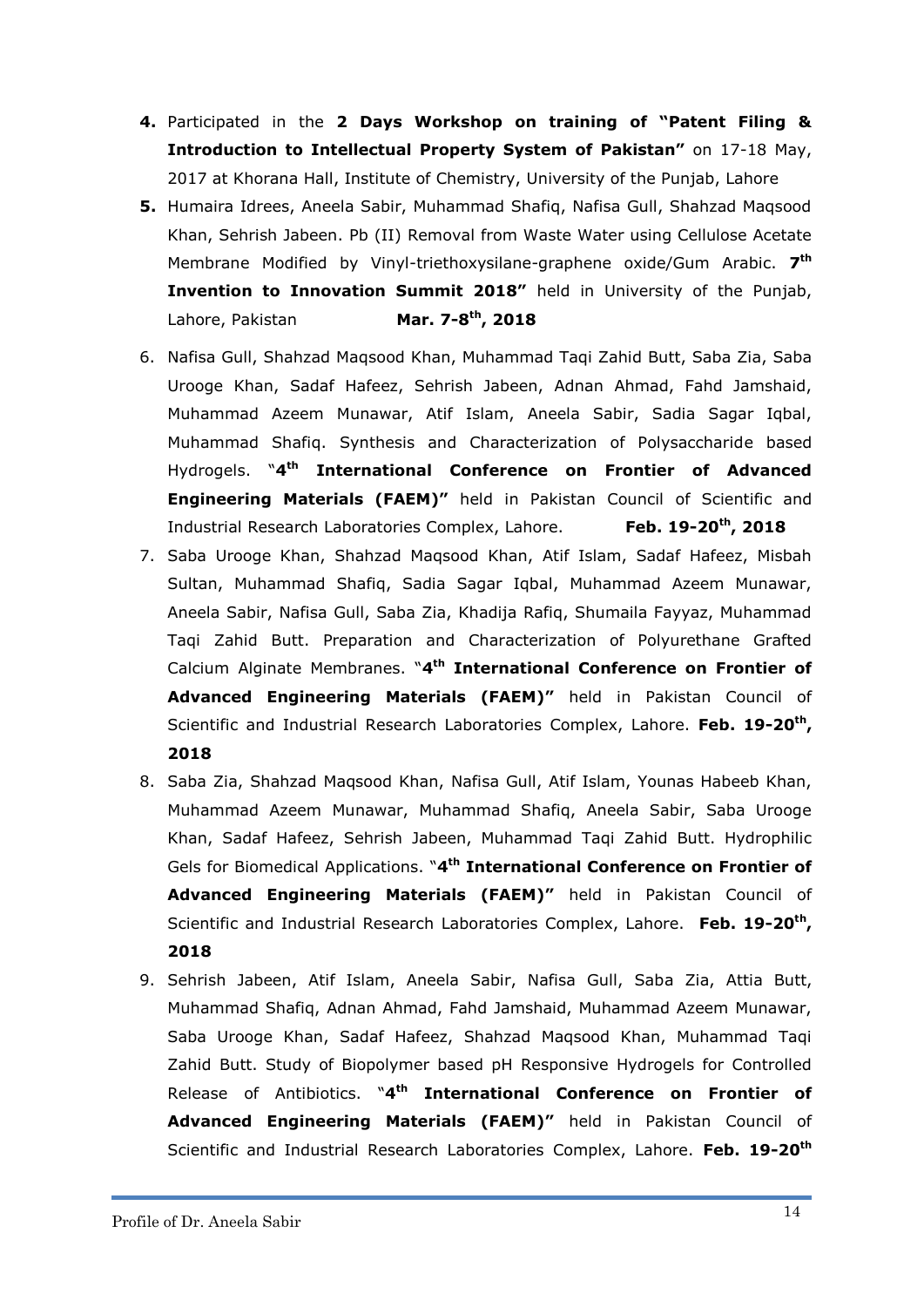**2018**

- 10.Sadaf Hafeez, Atif Islam, Kalsoom Anwar, Muhammad Shafiq, Shahzad Maqsood Khan, Abbas Ali, Aneela Sabir, Nafisa Gull, Saba Zia, Saba Urooge Khan, Sehrish Jabeen, Muhammad Taqi Zahid Butt. Study of Release Profile of Montelukast Sodium by Crosslinked Injectable Hydrogels. "**4 th International Conference on Frontier of Advanced Engineering Materials (FAEM)"** held in Pakistan Council of Scientific and Industrial Research Laboratories Complex, Lahore, **Feb. 19-20th, 2018**
- 11.Saba Urooge Khan, Hina Saleem, Shahzad Maqsood Khan, Qamar Bashir, Khadija Rafiq, Sadia Sagar Iqbal, Aneela Sabir, Sehrish Jabeen, Nafisa Gull, Muhammad Taqi Zahid Butt. Development of cellulose acetate/polyethylene glycol membrane for Dialysis. **"International Conference on Solid State physics (ICSSP'17)" Won Third Prize in Poster Competition** held in Centre of Solid State Physics, University of the Punjab, Lahore, Pakistan. **Dec 10-14, 2017**
- 12.Adnan Ahmad, Aneela Sabir, Sadia Sagar, Muhammad Adrees, Fahd Jamsheed, Shahzad Maqsood Khan. Polyurethane and cellulose acetate mixed matrix membrane for chromium (VI) removal from wastewater. "**7 th Invention to Innovation Summit 2018"** held in University of the Punjab, Lahore, Pakistan **Mar. 7-8 th, 2018**
- 13.Radhika Vaid, Tushar bambharroliya, Saba Zia, Aneela Sabir, Atif Islam, Tahir Jamil, Shahzad Maqsood Khan, Martin W. King. Characterization of polyvinyl alcohol (PVA) and Cellulose acetate (CA) based films and their evaluation for wound dressing applications. "**7 th Invention to Innovation Summit 2018"** held in University of the Punjab, Lahore, Pakistan **Mar. 7-8 th, 2018**
- 14. Fahd Jamshed, Shahzad Maqsood Khan, Adnan Ahmad, Aneela Sabir, Sadia Sagar, Muhammad Shafiq, Atif Islam. Multi-scale hybrid glass fiber composite with nano and (3-mercaptopropyl) trimethoxy silane (MPTS) functionalized carbon black inclusions. "**7 th Invention to Innovation Summit 2018"** held in University of the Punjab, Lahore, Pakistan **Mar. 7-8 th, 2018**
- 15. Hira Zaheer, Atif Islam, Adnan Ahmad, Aneela Sabir, Fahd Jamsheed, Shahzad Maqsood Khan. Novel crosslinked ultrafiltration membranes for chromium ion removal. **7 th Invention to Innovation Summit 2018"** held in University of the Punjab, Lahore, Pakistan **Mar. 7-8 th, 2018**.
- 16. Huma Andleeb, Aneela Sabir, Muhammad Shafiq, Muhammad Taqi Zahid Butt, Saba Zia, Saba Urooge Khan, Sadaf Hafeez. Fabrication of cellulose acetate membrane by incorporation of aluminosilicate (Halloysite clay) and surface engineered multi walled carbon nanotube. "**7 th Invention to Innovation**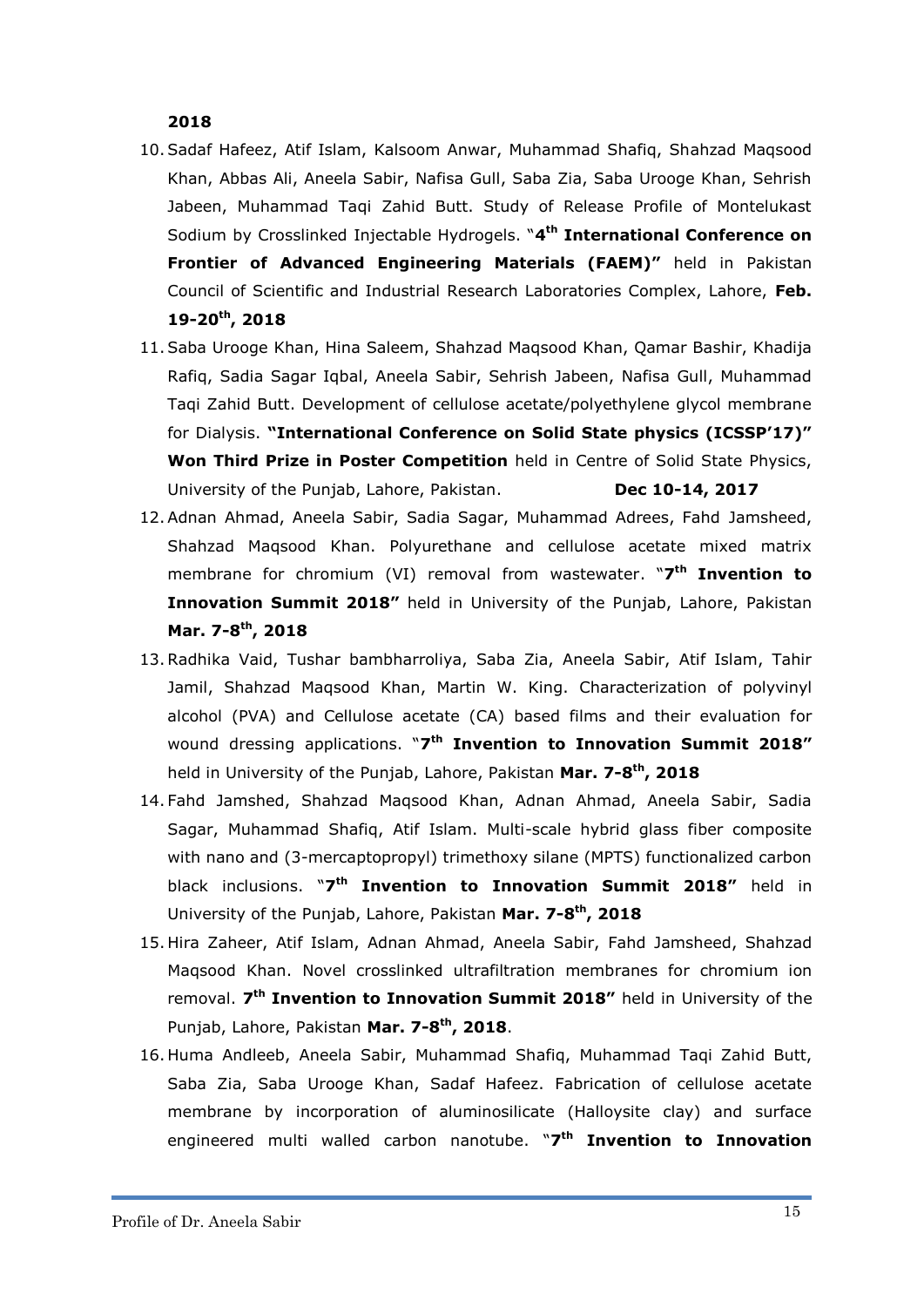**Summit 2018"** held in University of the Punjab, Lahore, Pakistan Mar. 7-8<sup>th</sup>, **2018**.

- 17. Humaira Idrees, Aneela Sabir, Muhammad Shafiq, Nafisa gull, Shahzad Maqsood Khan, Sehrish Jabeen. Pb (II) removal from wastewater using cellulose acetate membrane modified with vinyl triethoxy silane-graphene oxide/gum arabic. "**7 th Invention to Innovation Summit 2018"** held in University of the Punjab, Lahore, Pakistan **Mar. 7-8 th, 2018**.
- 18. Maria Wasim, Aneela Sabir, Sadia Sagar, Muhammad Shafiq, Shahzad Maqsood Khan. The tunable porosity of PVDF/MWCNTs membranes with chitosan for enhanced reactive orange 16 dye removal. "**7 th Invention to Innovation Summit 2018"** held in University of the Punjab, Lahore, Pakistan Mar. 7-8<sup>th</sup>, **2018**.
- 19. Saba Zia, Shahzad Maqsood Khan, Atif Islam, Aneela Sabir, Radhika Vaid, Tushar bambharroliya, Martin W. King, Muhammad Taqi Zahid Butt. Super Absorbing hydrogels. "**7 th Invention to Innovation Summit 2018"** held in University of the Punjab, Lahore, Pakistan **Mar. 7-8 th, 2018**.

# **SHORT COURSES**

- **2nd In-Service Faculty Training Program by HEC** in University of the Punjab, Lahore.
- **Porous Carbon Materials & Polymer Fibers Composite**. PIEAS, Nilore Islamabad.
- **ISO 9001:2000 Quality Management System**. University of the Punjab, Lahore.
- **Communication Skill Development Course** from Institute of Chemical Engineering and Technology.

# **RESEARCH AREA**

- Reverse Osmosis/pervaporation for desalination and other separation purposes
- Gas separation membranes
- Natural and synthetic polymers
- Nanofibers synthesis from natural polymers
- Polymeric synthesis and processing with special focus on crosslinking, grafting, etc.
- Chitosan composites for different industrial, biomedical and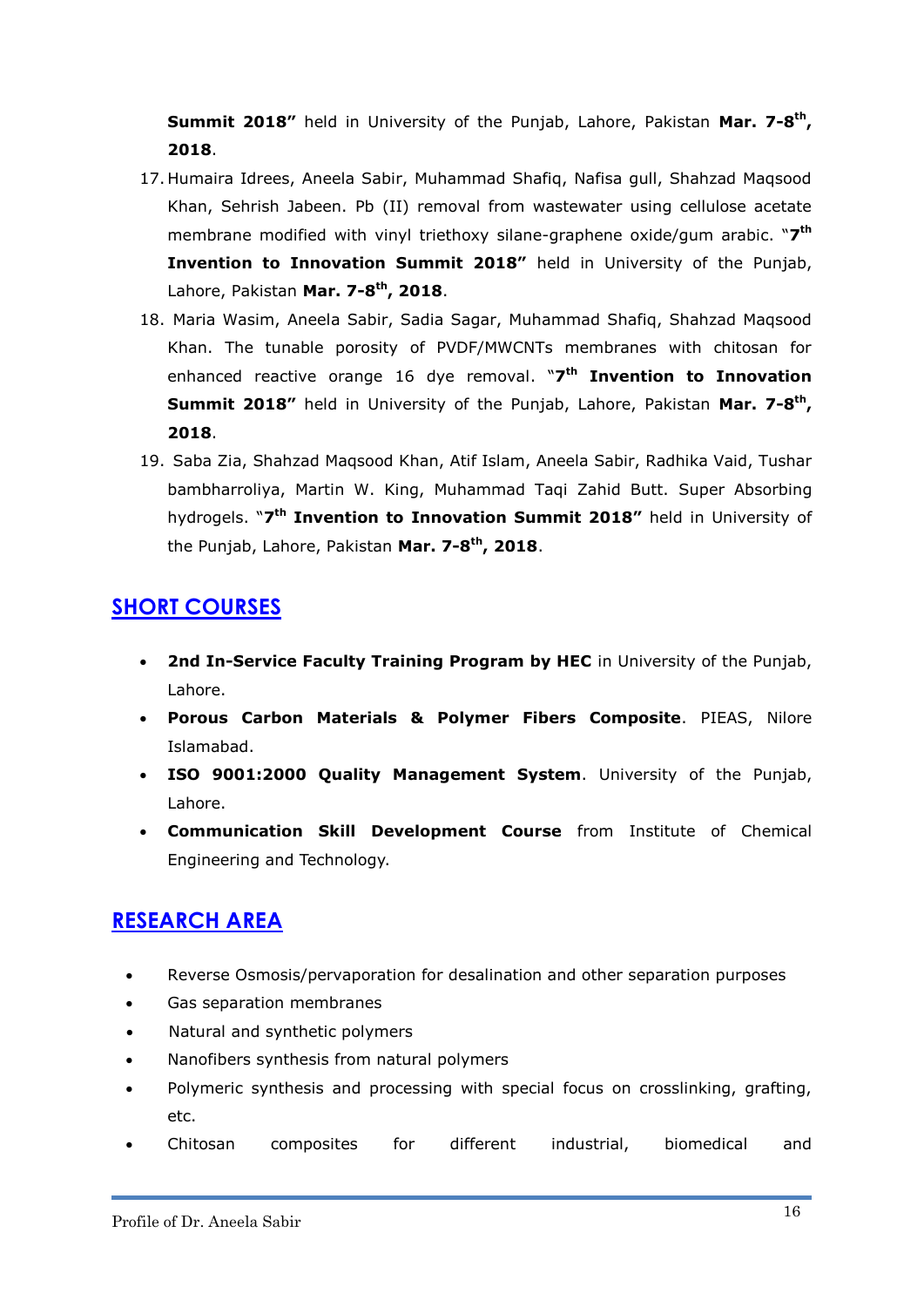desalinations/pervaporation/gas separation applications

- Electrospinning for nano/fibrous materials/membranes
- Graphene synthesis and composites, Controlled release of fertilizers, hydrogel beads synthesis
- Blends for packaging material using different extracts

# **MPhil Students Supervised/Ongoing Ph.D students:**

- Supervised/Co-supervised **35 MPhil students** of the Department of Polymer Engineering and Technology (DPET), University of the Punjab (**Reverse Osmosis Membranes, Nanofiltration Membranes, Mixed Matrix and Hybrid Membrane systems, nanofibers, Electrospinning**).
- Dealing with **06 PhD students** of DPET, PU for their PhD research work doing project on polymeric membranes for reverse osmosis, pervaporation, gas separation and removal of heavy metal ions from Industrial wastewater.

# **PROFESSIONAL MEMBERSHIPS/AFFILIATIONS**

- 1. **Pakistan Engineering Council** (PEC) CHEM / 5836
- 2. **Pakistan Engineering Congress** (PECC) /4817
- 3. **Pakistan Institute of Chemical Engineers** (PICHE) A10061
- 4. **Institute of Engineers Pakistan** (IEP)
- 5. **Chemical Society of Pakistan** (P0433)
- 6. **Member Youth Parliament of Pakistan (YPP)**
- 7. **Population Association of Pakistan (R12-003)**
- 8. **Member Purchase Committee of** Department of Polymer Engineering & Technology, University of the Punjab**.**
- 9. **Member Departmental Committee (DPC) for** Department of Polymer Engineering & Technology, University of the Punjab**.**
- 10. **Members GRE test conducting committee (Ph.D Programme) Department** of polymer Engineering & Technology, University of the Punjab**.**
- 11. **Course Coordinator Ph.D Polymer Engineering & Technology,** University of the Punjab, Lahore.